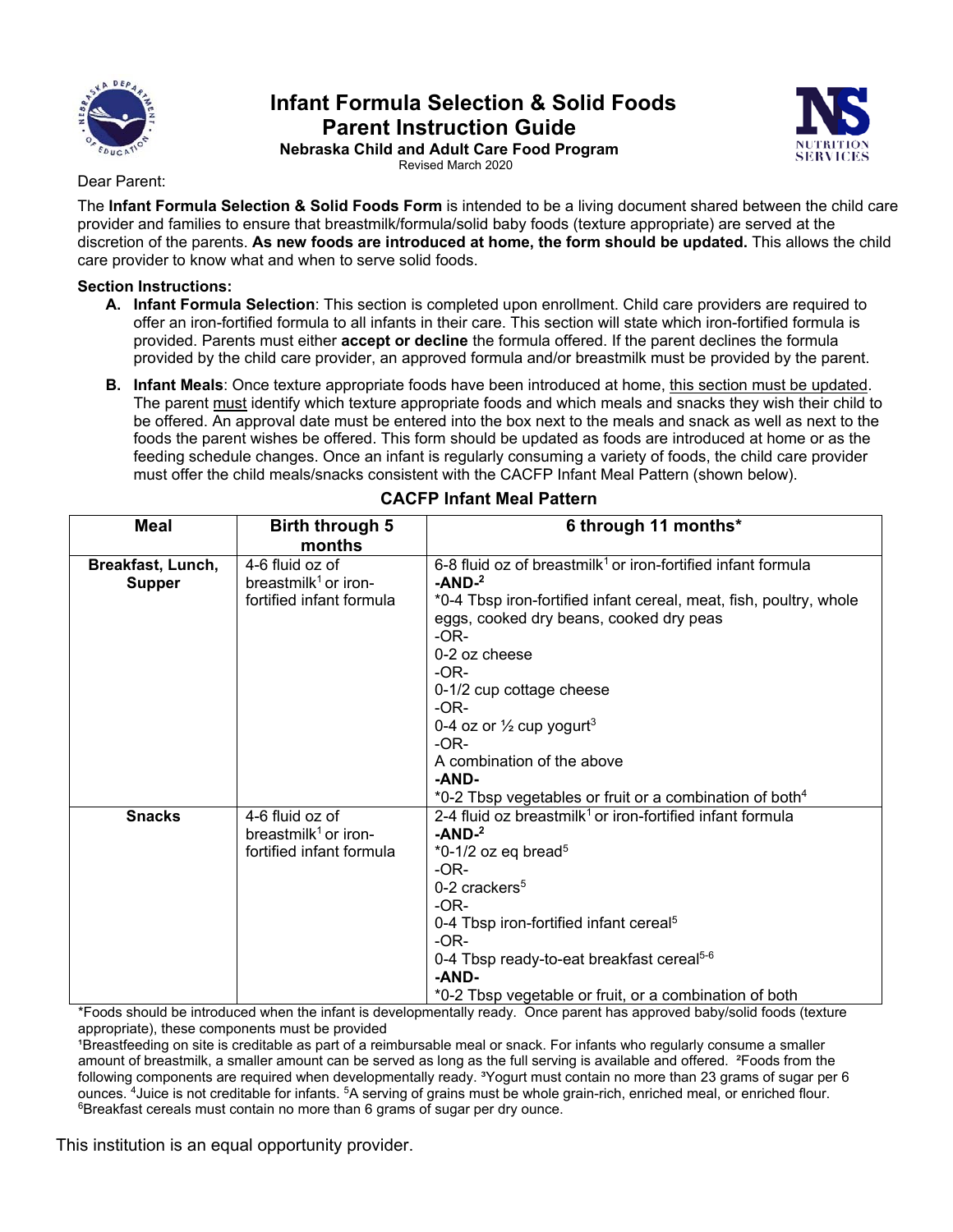

**Nebraska Child & Adult Care Food Program**



The **Infant Formula Selection & Solid Foods Form** is intended to be a living document shared between the child care provider and families to ensure that formula/solid baby foods (texture appropriate) are served at the discretion of the parents. **As new foods are introduced at home, the form must be updated.** This allows the child care providers to know when and what solid foods should be served.

| Infant Name:                                                                                                                            | Date of Birth:                                                              |
|-----------------------------------------------------------------------------------------------------------------------------------------|-----------------------------------------------------------------------------|
| A. Infant Formula Selection: This center provides                                                                                       | (brand) iron fortified infant formula to all infants under one year of age. |
| I ACCEPT or DECLINE (Please circle one) the center's formula. If declined, please identify what will be provided BREASTMILK (circle) or |                                                                             |
| <b>FORMULA</b> (list brand)                                                                                                             |                                                                             |
| <b>Approximate Feeding Times:</b>                                                                                                       | <b>Approximate Quantity (Ounces):</b>                                       |

*Parent Signature: \_\_\_\_\_\_\_\_\_\_\_\_\_\_\_\_\_\_\_\_\_\_\_\_\_\_\_\_\_\_\_\_\_\_\_\_\_\_ Date:\_\_\_\_\_\_\_\_\_\_\_\_\_\_\_\_\_\_\_\_\_\_\_\_*

B. **Infant Solids Permission:** My infant is ready for solid foods to be served, in addition to formula or breast milk, according to the CACFP Infant Meal Pattern. Please insert date (month/yr) each food may be served and check all meals those foods may be served:

| Food                                | Date       |    | Meals          |    | Food                    | Date       |    | Meals           |           | Food                                 | Date       |
|-------------------------------------|------------|----|----------------|----|-------------------------|------------|----|-----------------|-----------|--------------------------------------|------------|
|                                     | (Month/Yr) |    | (Please check) |    |                         | (Month/Yr) |    | (Please check)  |           |                                      | (Month/Yr) |
| <b>Iron-Fortified Infant</b>        |            | BK | <b>LU/SU</b>   | SN | <b>Fruit/Vegetables</b> |            | BK | LU/SU           | <b>SN</b> | <b>Ready-to-eat Breakfast Cereal</b> |            |
| <b>Cereals</b>                      |            |    |                |    |                         |            |    |                 |           | (SNACK ONLY)                         |            |
|                                     |            |    |                |    |                         |            |    |                 |           |                                      |            |
| Rice                                |            |    |                |    | Applesauce              |            |    |                 |           | Cereal:                              |            |
| Oat                                 |            |    |                |    | Apricots                |            |    |                 |           | Cereal:                              |            |
| Barley                              |            |    |                |    | Avocados                |            |    |                 |           | Cereal:                              |            |
| Mixed                               |            |    |                |    | <b>Bananas</b>          |            |    |                 |           | <b>Grains (SNACK ONLY)</b>           |            |
| Wheat                               |            |    |                |    | Carrots                 |            |    |                 |           | <b>Bread/Rolls</b>                   |            |
| <b>Meat &amp; Meat Alternatives</b> |            |    | Corn           |    |                         |            |    | <b>Biscuits</b> |           |                                      |            |
| Beef                                |            |    |                |    | Green Beans             |            |    |                 |           | <b>Saltine Crackers</b>              |            |
| Dry Beans                           |            |    |                |    | Mango                   |            |    |                 |           | Pancakes                             |            |
| Cheese, Natural                     |            |    |                |    | Melon                   |            |    |                 |           | Waffles                              |            |
| Chicken                             |            |    |                |    | Peaches                 |            |    |                 |           | Tortillas soft                       |            |
| Cottage Cheese                      |            |    |                |    | Pears                   |            |    |                 |           | Other:                               |            |
| Dry peas                            |            |    |                |    | Peas                    |            |    |                 |           |                                      |            |
| Fish                                |            |    |                |    | Plums/Prunes            |            |    |                 |           |                                      |            |
| Pork                                |            |    |                |    | Potatoes                |            |    |                 |           |                                      |            |
| Tuna                                |            |    |                |    | Squash                  |            |    |                 |           | Please note changes to infant's      |            |
| Turkey                              |            |    |                |    | Sweet                   |            |    |                 |           | feeding schedule on the back of      |            |
|                                     |            |    |                |    | Potatoes                |            |    |                 |           | this page.                           |            |
| Whole Egg                           |            |    |                |    | Other:                  |            |    |                 |           |                                      |            |
| Yogurt                              |            |    |                |    | Other:                  |            |    |                 |           |                                      |            |
| Other:                              |            |    |                |    | Other:                  |            |    |                 |           |                                      |            |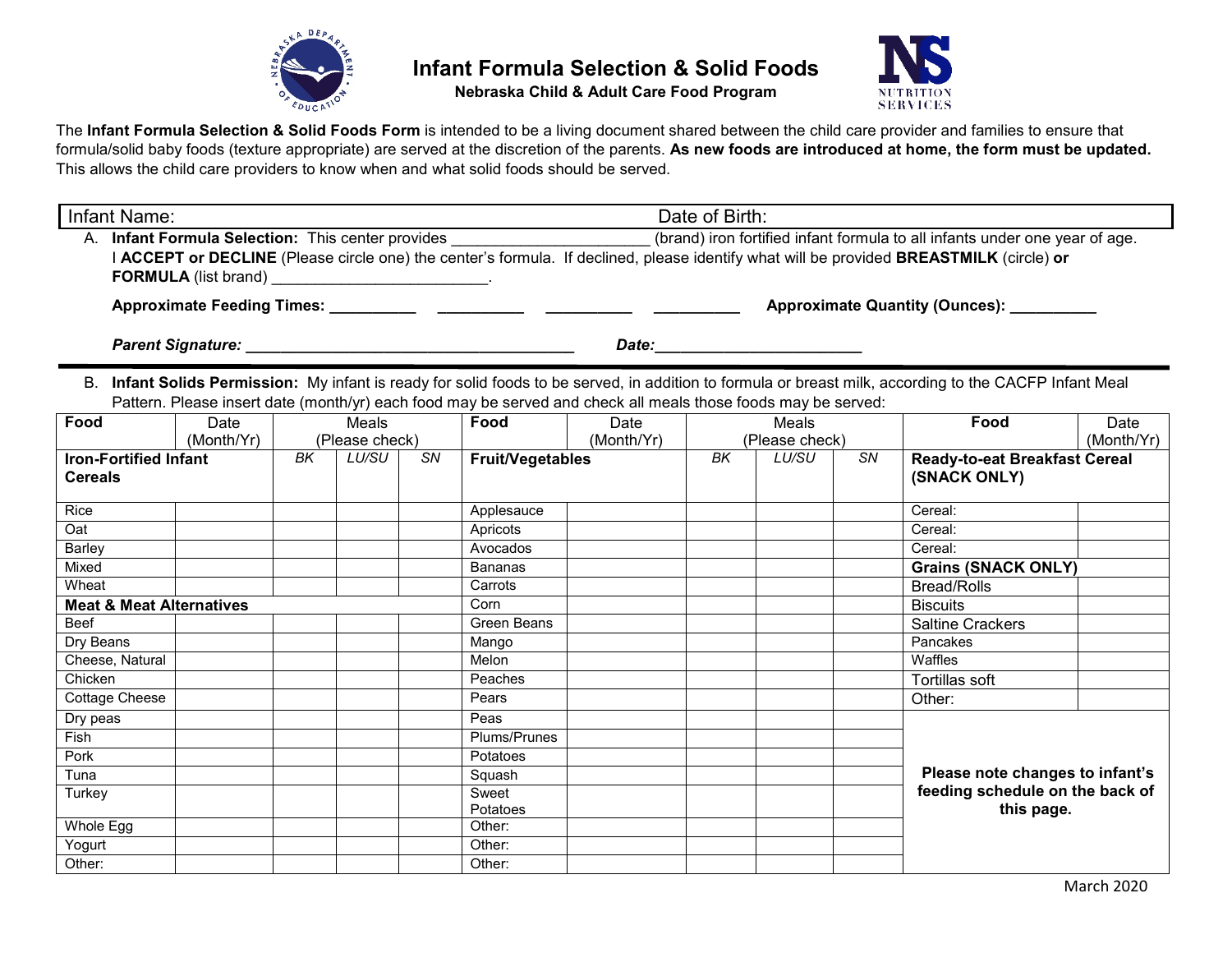| <b>Changes in Schedule</b> |                         |  |                                  |  |  |
|----------------------------|-------------------------|--|----------------------------------|--|--|
| <b>Date</b>                | <b>New Instructions</b> |  | <b>Parent or Staff Signature</b> |  |  |
|                            |                         |  |                                  |  |  |
|                            |                         |  |                                  |  |  |
|                            |                         |  |                                  |  |  |
|                            |                         |  |                                  |  |  |
|                            |                         |  |                                  |  |  |
|                            |                         |  |                                  |  |  |
|                            |                         |  |                                  |  |  |
|                            |                         |  |                                  |  |  |
|                            |                         |  |                                  |  |  |
|                            |                         |  |                                  |  |  |
|                            |                         |  |                                  |  |  |
|                            |                         |  |                                  |  |  |
|                            |                         |  |                                  |  |  |
|                            |                         |  |                                  |  |  |
|                            |                         |  |                                  |  |  |
|                            |                         |  |                                  |  |  |
|                            |                         |  |                                  |  |  |
|                            |                         |  |                                  |  |  |
|                            |                         |  |                                  |  |  |
|                            |                         |  |                                  |  |  |